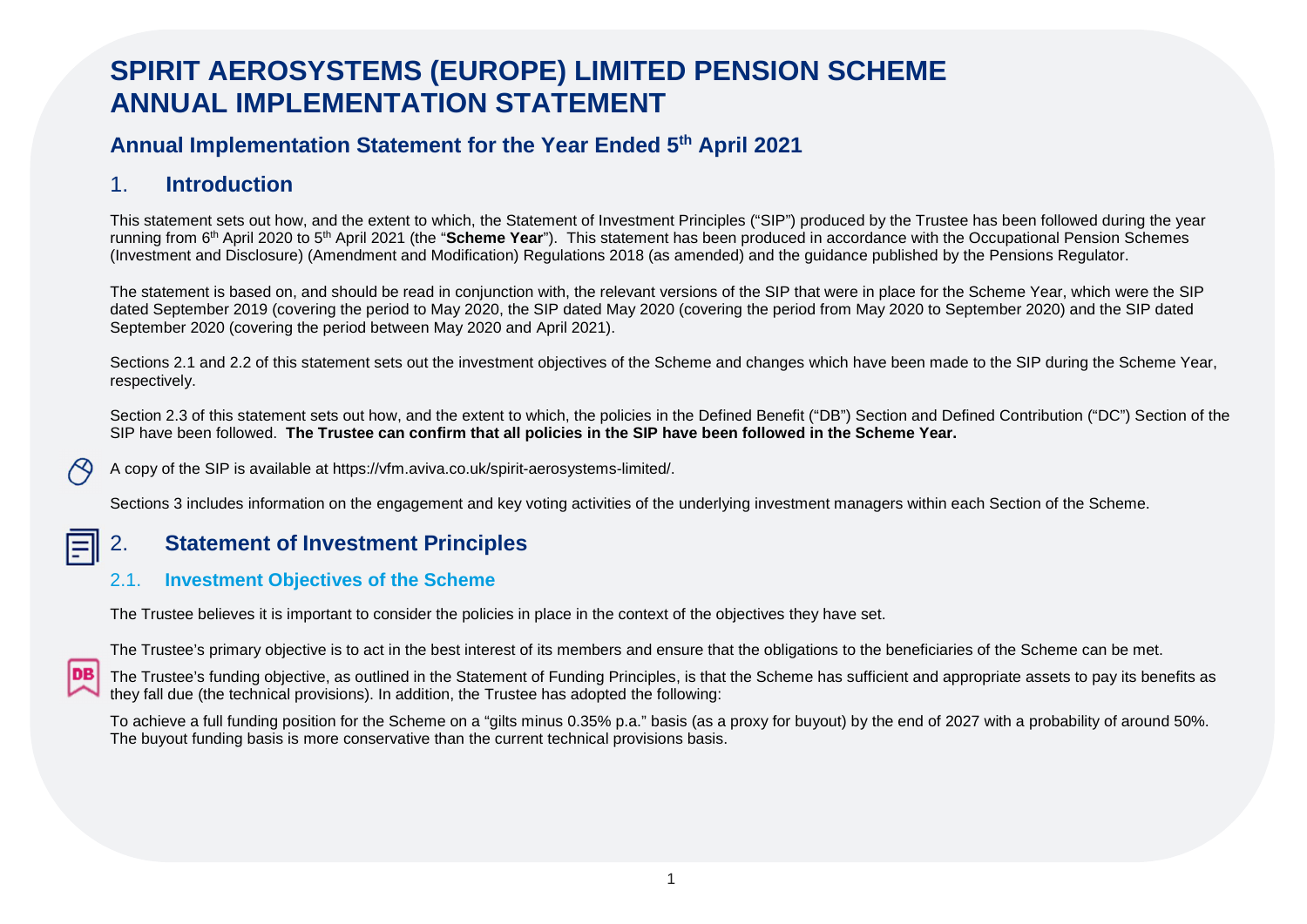The main objective of the Trustee is to make sure that obligations to the members of the Scheme can be met. This is achieved by the following:

- Ensuring there are appropriate investment options available to allow members to plan for retirement.
- ─ Providing general guidance to members as appropriate as to the purpose of each investment option.
- Encouraging members to seek independent financial advice from an appropriate person in determining the profile of their own investments.

The objectives in relation to the default investment option are:

- The default option's growth phase structure, which invests in equities and other growth-seeking assets, should provide growth with some downside protection and some protection against inflation erosion.
- ─ The default option should seek to reduce investment risk as members approach retirement.
- The retirement destination of the default option should reflect how the majority of the Scheme's membership are expected to take their benefits when they retire from the Scheme.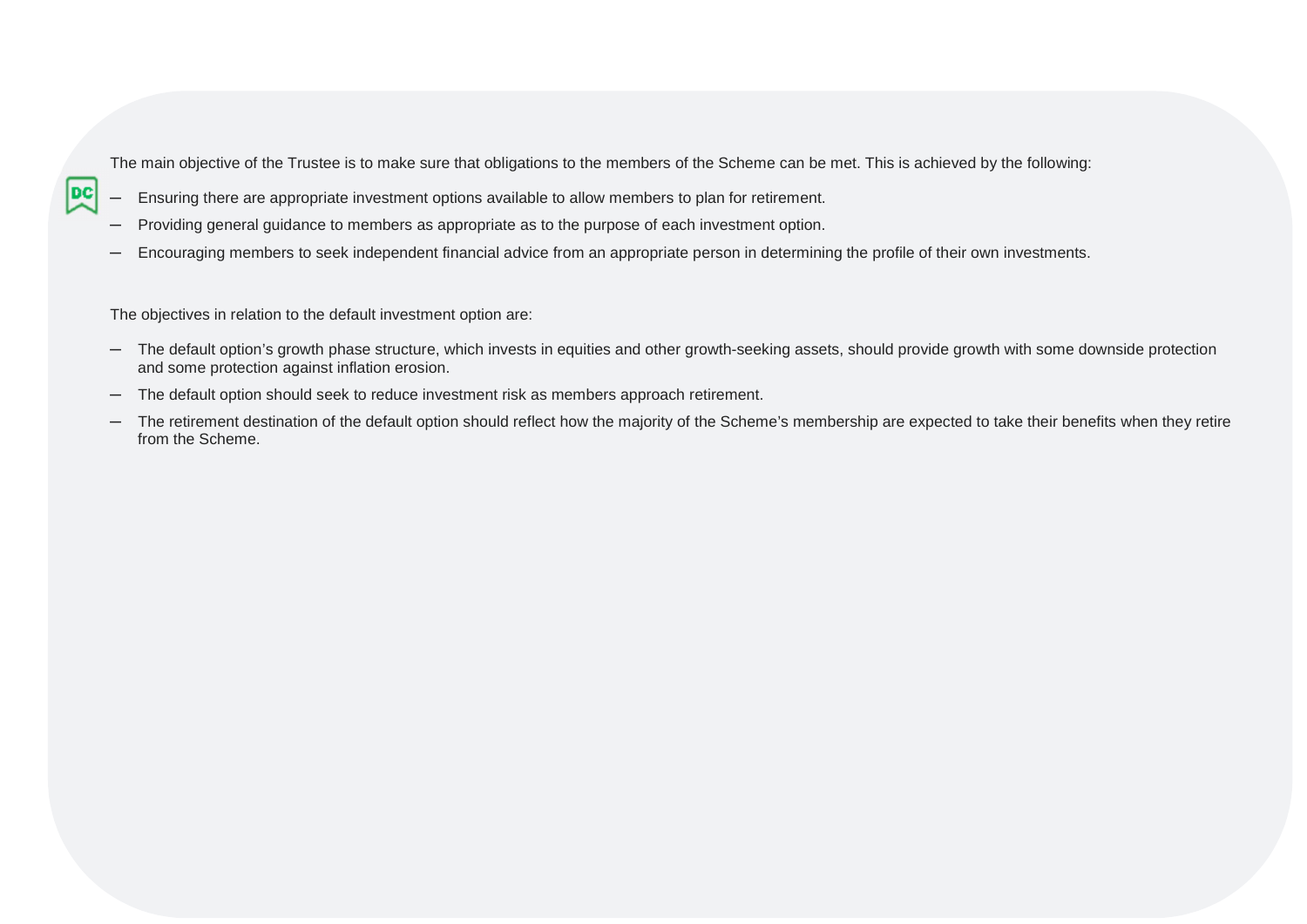#### 2.2. **Review of the SIP**



During the year, the Trustee reviewed and amended the Scheme's SIP, taking formal advice from its Investment Consultant, Mercer Limited ("Mercer"). A revised SIP was signed on September 2020 in order to reflect new requirements under The Occupational Pension Scheme (Investment and Disclosure) (Amendment) Regulations 2019 to outline the Trustee's arrangements with its asset managers including:

- ─ How the arrangements with the asset managers incentivise them to align their investment strategies and decisions with the Trustee's investment policies.
- ─ How those arrangements incentivise the asset managers to make decisions based on assessments about medium to long-term financial and non-financial performance of an issuer of debt or equity and to engage with issuers of debt or equity in order to improve their performance in the medium to long-term.
- ─ How the method (and time horizon) of the evaluation of the asset managers' performance and the remuneration of asset managers are in line with the Trustee's investment policies.
- ─ How the Trustee monitors "portfolio turnover costs" incurred by the asset managers.
- ─ The duration of the arrangements with the asset managers.

#### 2.3. **Assessment of how the policies in the SIP have been followed for the Scheme Year**

The information provided in this section highlights the work undertaken by the Trustee during the year, and longer term where relevant, and sets out how this work followed the Trustee's policies in the SIP (dated September 2020), relating to the DB Section and DC Section of the Scheme.

**In summary, it is the Trustee's view that the policies in the SIP have been followed during the Scheme Year.**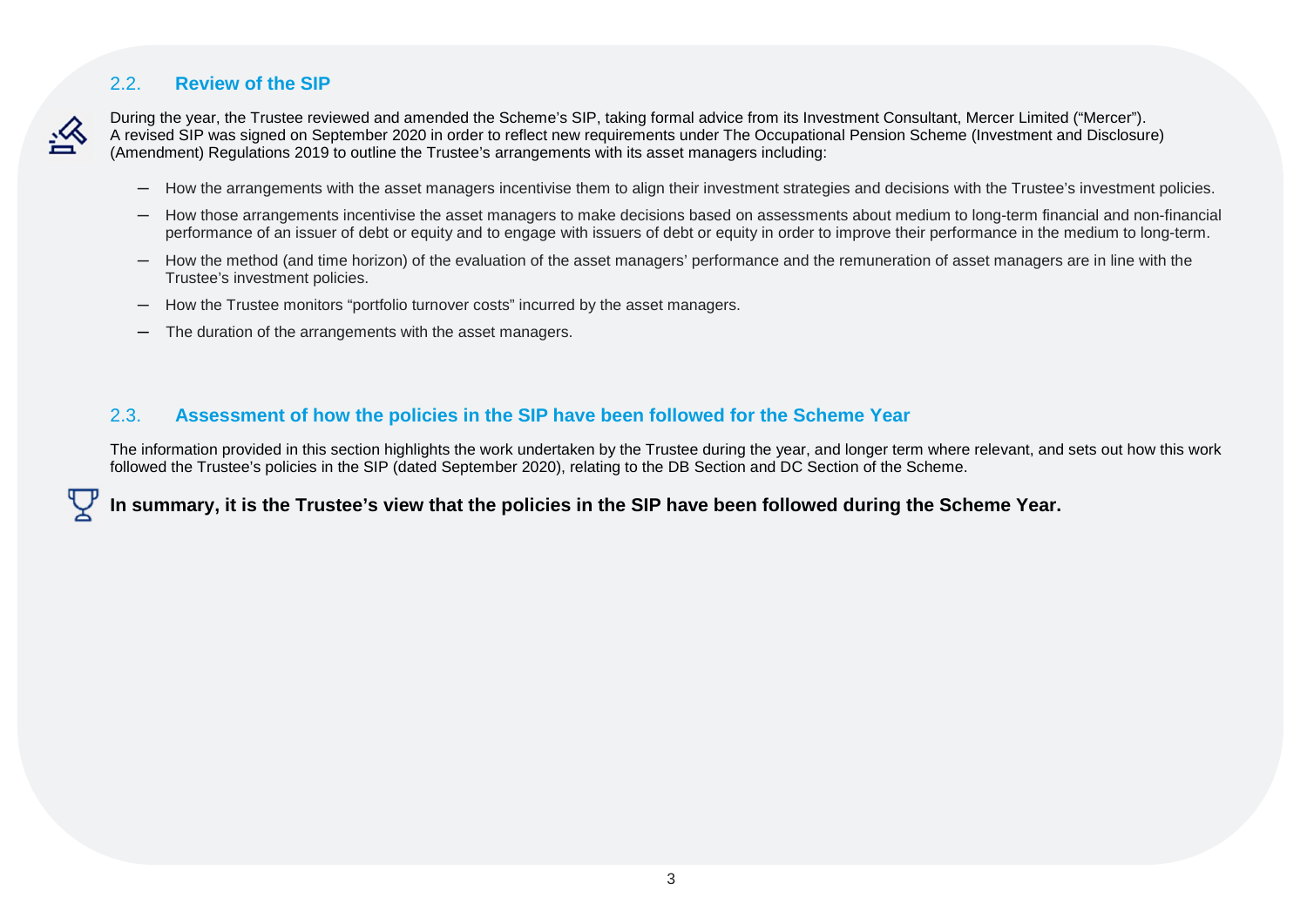

#### **Securing compliance with the legal requirements about choosing investments**

#### **Policy**

As required by legislation, the Trustee consults a suitably qualified person when making investment selections by obtaining written advice from its Investment Consultant. The policy is detailed in Section 1 (Introduction) of the SIP, which applies to the DB and DC Sections of the Scheme.

#### How has this policy been met over the Scheme Year?<br>**DC** How has this policy been met Scheme Year?

Mercer continues to act as discretionary investment manager to implement the Trustee's strategy whereby the level of investment risk reduces as the Scheme's funding level improves. The Trustee continues to be advised by Mercer employees who are sufficiently experienced and FCA regulated to provide advice that is consistent with the requirements of Section 36 of the Pension Act 1995 (as amended).

The Trustee, under advice from Mercer, undertakes a full review of the investment strategy on an annual basis. This was undertaken in March 2020, with the recalibration implemented in April 2020.

There were no changes to the range of funds made available to members over the year.

Although not over the year, the Trustee obtained advice from its Investment Consultant in relation to the changes implemented following the last triennial investment strategy review, carried out in June 2018. The Trustee's next triennial strategy review in April 2021.

Elements of the investment governance of the Scheme have been delegated to Mercer Workplace Savings ('MWS'). This includes strategic and tactical asset allocations along with manager selection. In addition to the Trustee's triennial review, on an annual basis MWS review the continued appropriateness and suitability of the investment solutions underlying the Scheme. The most recent review took place in April 2021, and will be discussed by the Trustee alongside their scheme specific investment strategy review at the April 2021 Trustee meeting.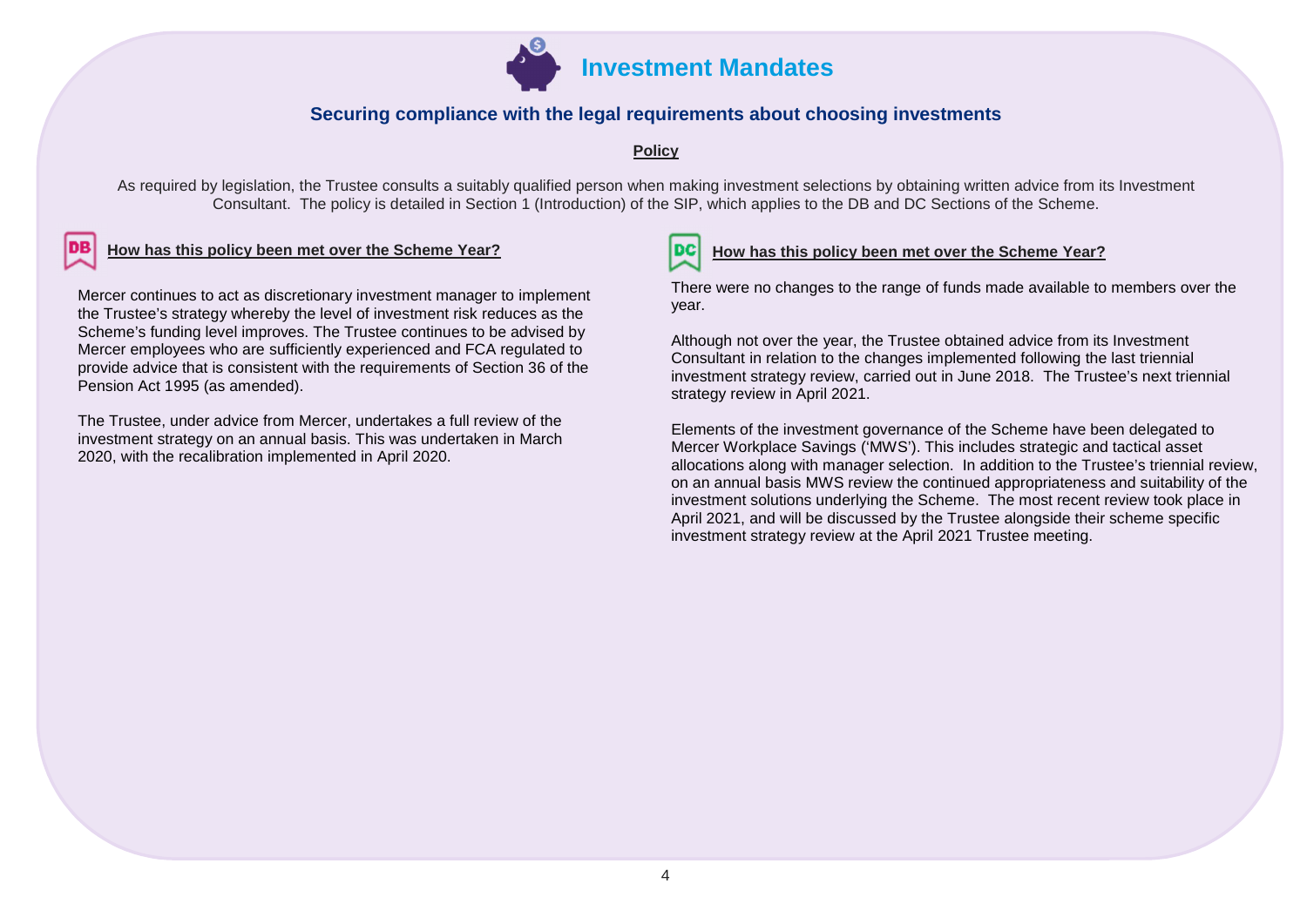

#### **Realisation of Investments**

**Policy**

The Trustee's policy is that there should be sufficient liquidity within the Scheme's assets to meet short term cashflow requirements in the majority of foreseeable circumstances, so that realisation of assets will not disrupt the Scheme's overall investment policy.



Further details are set out in the following sections of the SIP:

- ─ Realisation of Investments (SIP Section 6)
- ─ Cash Flow Management and Rebalancing Policy (SIP Section 2.6)

#### **How has this policy been met over the Scheme Year?**

The Scheme's assets are largely invested in daily-dealt pooled fund investment arrangements. These pooled investment arrangements are themselves regulated and underlying investments are mainly invested in regulated markets. Where pooled investment arrangements do not invest assets in regulated markets, these are not expected to account for a material proportion of assets. Therefore, assets should be realisable at short notice, based on member and Trustee's demand.

#### **Where disinvestments were arranged during the year, the policies stipulated within the relevant appointment documentation have been followed.**



Assets in the DC Section, including the default option, are invested in a long-term insurance contract. The assets underlying the insurance contract are invested in daily traded pooled funds which hold highly liquid assets, and therefore should be realisable at short notice based on either Trustee's or member demand.

#### **How has this policy been met over the Scheme Year?**

All funds are daily dealt pooled investment vehicles, accessed through an insurance contract.

There were no changes during the year to the liquidity of the funds used by the Scheme. All assets are daily-dealt pooled investment arrangements, with assets mainly invested in regulated markets, and therefore should be realisable at short notice, based on member demand.

The Trustee receives administration reports on a quarterly basis to ensure that core financial transactions are processed within service level agreements and regulatory timelines. As confirmed in the Chair's Statement, the Trustee are satisfied that all requirements were met throughout the year.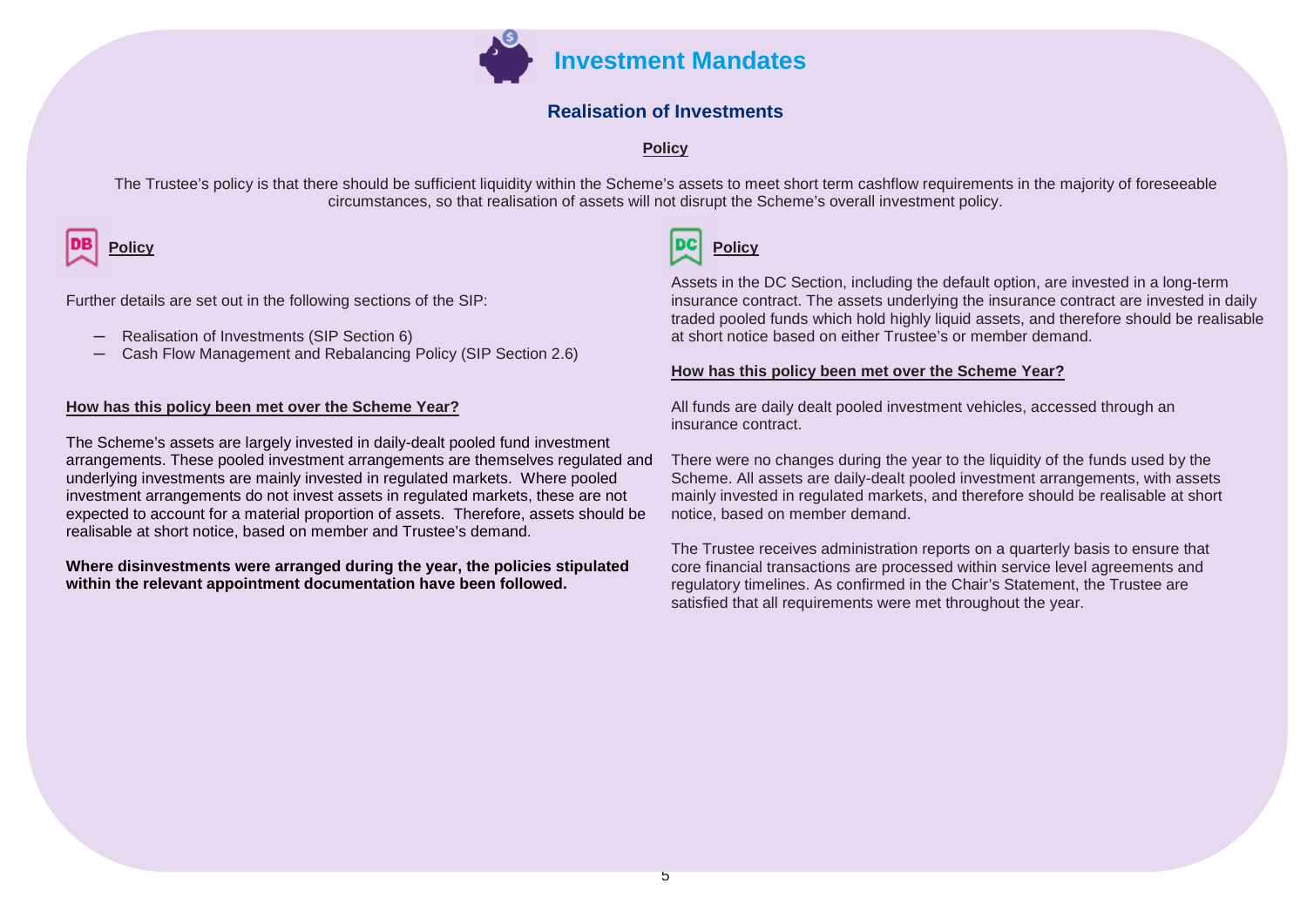

#### **Financial and non-financial considerations and how those considerations are taken into account in the selection, retention and realisation of investments**

**Policy**

The Scheme's SIP outlines the Trustee's beliefs on ESG factors (including climate change). Further details are included in Section 8 of the SIP, which applies to the DB and DC Sections of the Scheme. The Trustee keeps the policy under regular review.

#### **How has this policy been met over the Scheme Year?**



Policy Updates

- The Trustee considers how ESG, climate change and stewardship is integrated within Mercer's, and MGIE's, investment processes and those of the underlying asset managers in the monitoring process. Mercer, and MGIE, have provided reporting to the Trustee on a regular basis.
- The Mercer Sustainability Policy is reviewed regularly. In August 2020 the Stewardship section was updated to reflect an enhanced approach to monitoring both voting and engagement as well as the Exclusions section to include the implementation of certain exclusions across passive funds from 1 October 2020. In March 2021 there was a further update in relation to sustainability–related disclosures in the financial services sector ("SFDR") implementation.
- In line with the requirements of the EU Shareholder Rights Directive II, Mercer have implemented a standalone Engagement Policy to specifically address the requirements of the directive.

Climate Change Reporting and Carbon Foot-printing

- Mercer undertake climate scenario modelling and stress testing on the Mercer multi sector funds used by the Scheme on an annual basis, in line with the Task Force on Climate Related Financial Disclosures (TCFD) recommendations, with the latest review as at 31 March 2020. The results of the climate scenario modelling and carbon footprinting are within the TCFD compliant Climate Change Management Report. The findings of the modelling are integrated into the asset allocation and portfolio construction decisions, with portfolios increasingly aligned with a 2˚C scenario, where consistent with investment objectives and for consistency with the Paris Agreement on Climate Change.
- Carbon Footprint analysis of all equity funds is completed on a six monthly basis. From 31 December 2019 the approach was enhanced to include the top 5 carbon emitters and the top 5 contributors to the Weighted Average Carbon Intensity (WACI) to give the Mercer and MGIE investment teams additional information to drive engagement with managers.

#### ESG Rating Review

- ESG ratings assigned by Mercer (and its affiliates') global manager research team, are included in the investment performance reports produced by Mercer on a quarterly basis and reviewed by the Trustee. ESG ratings are reviewed by MGIE during quarterly monitoring processes, with a more comprehensive review performed annually - which seeks evidence of positive momentum on ESG integration. Since Q3 2020 the quarterly performance report has included the Mercer funds overall ESG rating compared to the appropriate universe of strategies in Mercer's global investment manager database.
- As at 31 December 2020 the Trustee noted that 95% of Mercer Funds now have an ESG rating equal to or above their asset class universe, a 10% improvement on 2019.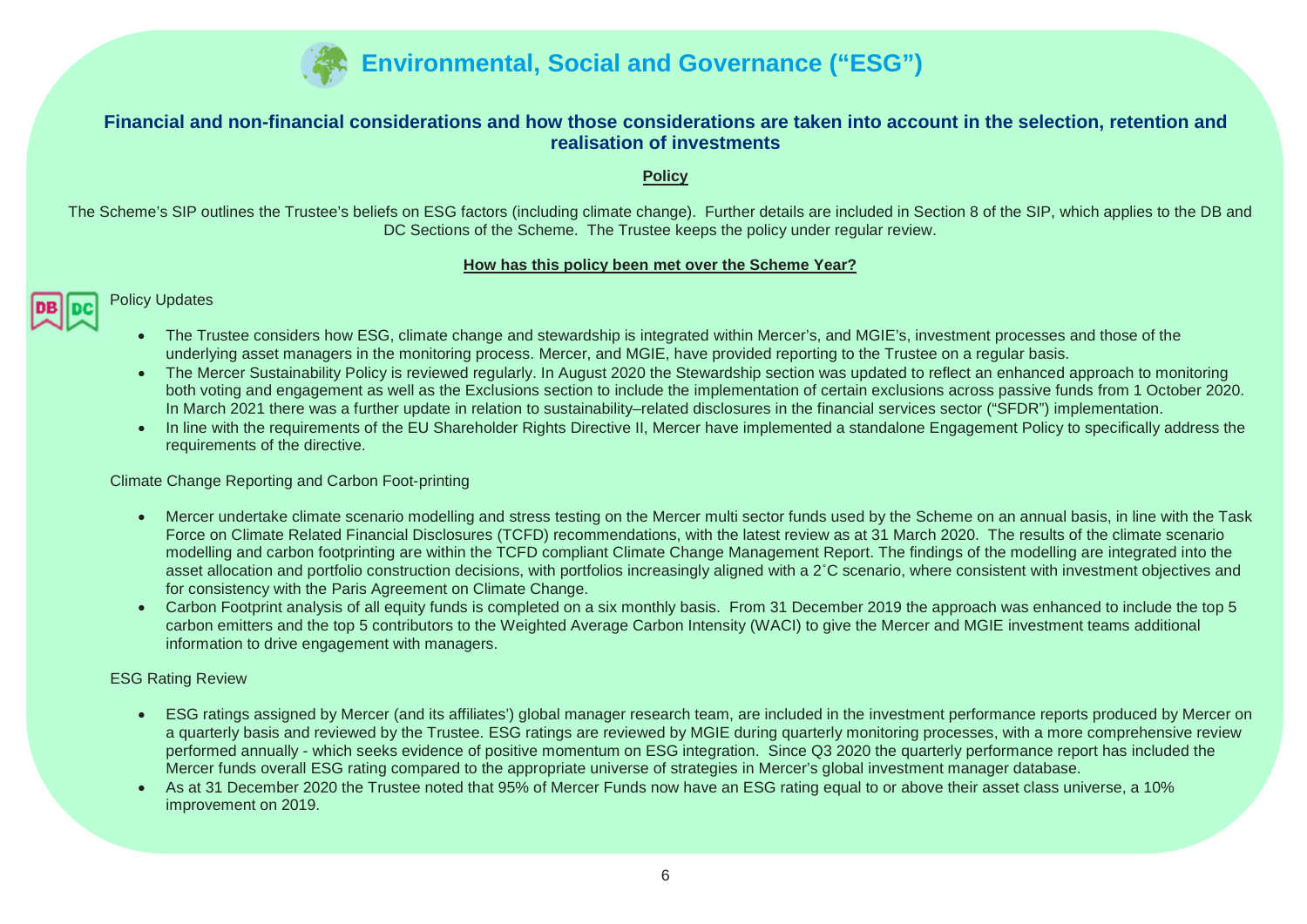#### Update to Exclusions

- As an overarching principle, Mercer and MGIE, as the Trustee's discretionary investment manager, prefer an approach of positive engagement rather than negative divestment. However Mercer and MGIE recognises that there are a number of cases in which investors deem it unacceptable to profit from certain areas and therefore exclusions will be appropriate.
- Controversial and civilian weapons, and tobacco are excluded from active equity and fixed income funds. From 1 October 2020, the controversial weapons screen was extended to passive equity funds. The Mercer sustainable themed funds have additional exclusions, for example covering gambling, alcohol, adult entertainment and fossil fuels.
- In addition, Mercer and MGIE monitors for high-severity breaches of the UN Global Compact (UNGC) Principles that relate to human rights, environmental and corruption issues.

#### Sustainably themed investments

 A detailed standalone report sustainability monitoring report is produced for the Sustainable Global Equity fund on a semi-annual basis, including a more granular breakdown of the fund against ESG metrics, for example the UN Sustainability Development Goals.

#### **Diversity**

.

• From 31 December 2020 Gender diversity statistics have also been included in the quarterly reporting for the Mercer equity funds and this is being built into a broader investment policy.

7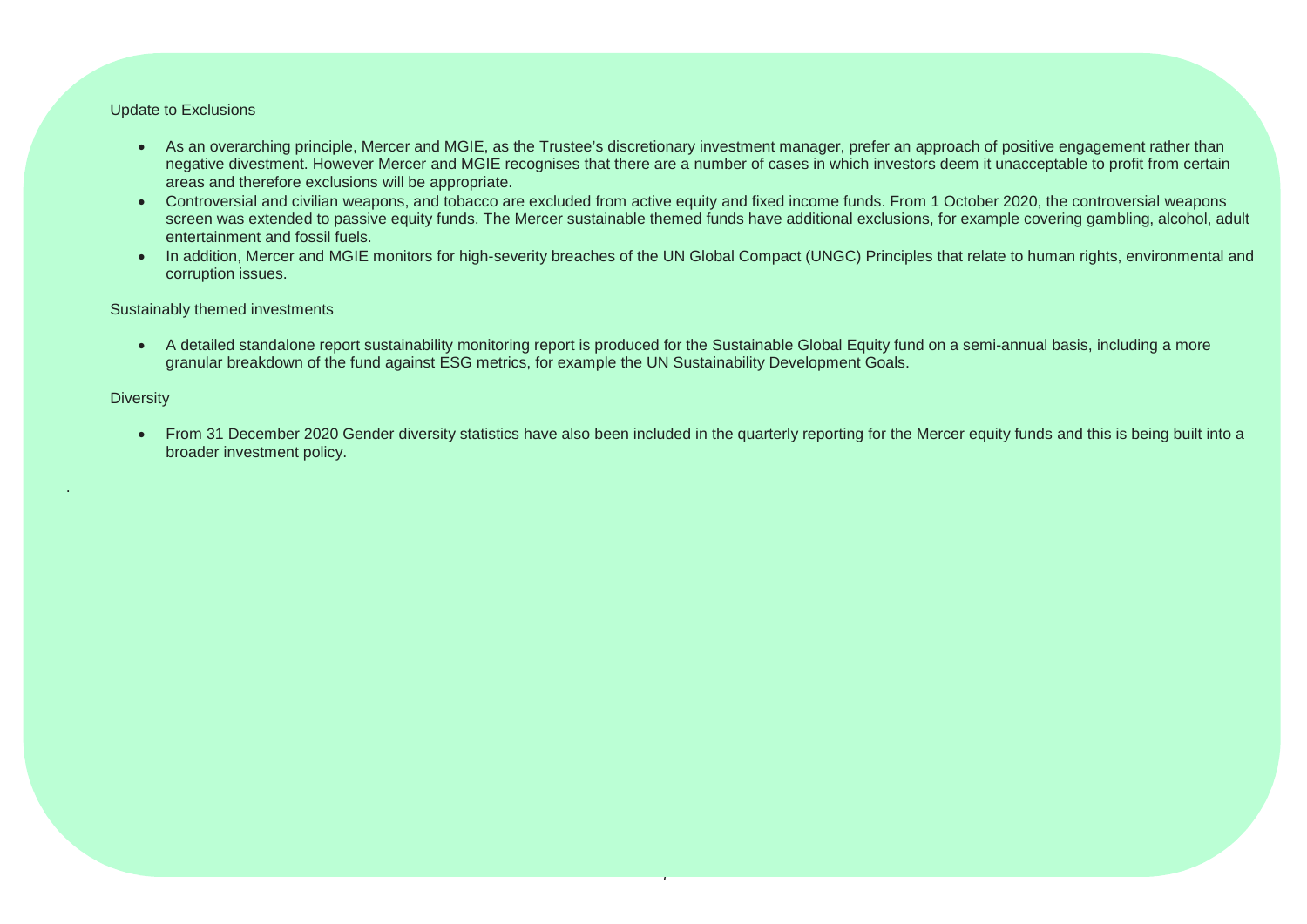

**The exercise of the rights (including voting rights) attaching to the investments and undertaking engagement activities in respect of the investments** (including the methods by which, and the circumstances under which, the Trustee monitor and engage with relevant persons about relevant matters).

#### **Policy**

The Trustee's policy is to delegate responsibility for the exercising of rights (including voting rights) attaching to the Scheme's investments to the investment managers. Further details are set out in Section 9. ESG, Stewardship and Climate Change Section. This section of the SIP, applies to the DB and DC Sections of the Scheme. In addition, it is the Trustee's policy to obtain reporting on voting and engagement and to periodically review the reports to ensure the policies are being met.

#### **How has this policy been met over the Scheme Year?**



The Scheme's investments take the form of shares or units in the Mercer Funds.

Within both the DB and DC sections, any voting rights that do apply with respect to the underlying investments attached to the Mercer Funds are, ultimately, delegated to the third party investment managers appointed by Mercer. Mercer accepts that managers may have detailed knowledge of both the governance and the operations of the investee companies and has therefore enabled managers to vote based on their own proxy-voting execution policy, and taking account of current best practice including the UK Corporate Governance Code and the UK Stewardship Code. As such the Trustee do not use the direct services of a proxy voter.

We have set out a summary of voting activity for the year to 31 March 2021 relating to the Mercer Funds relevant to the Scheme in section 3.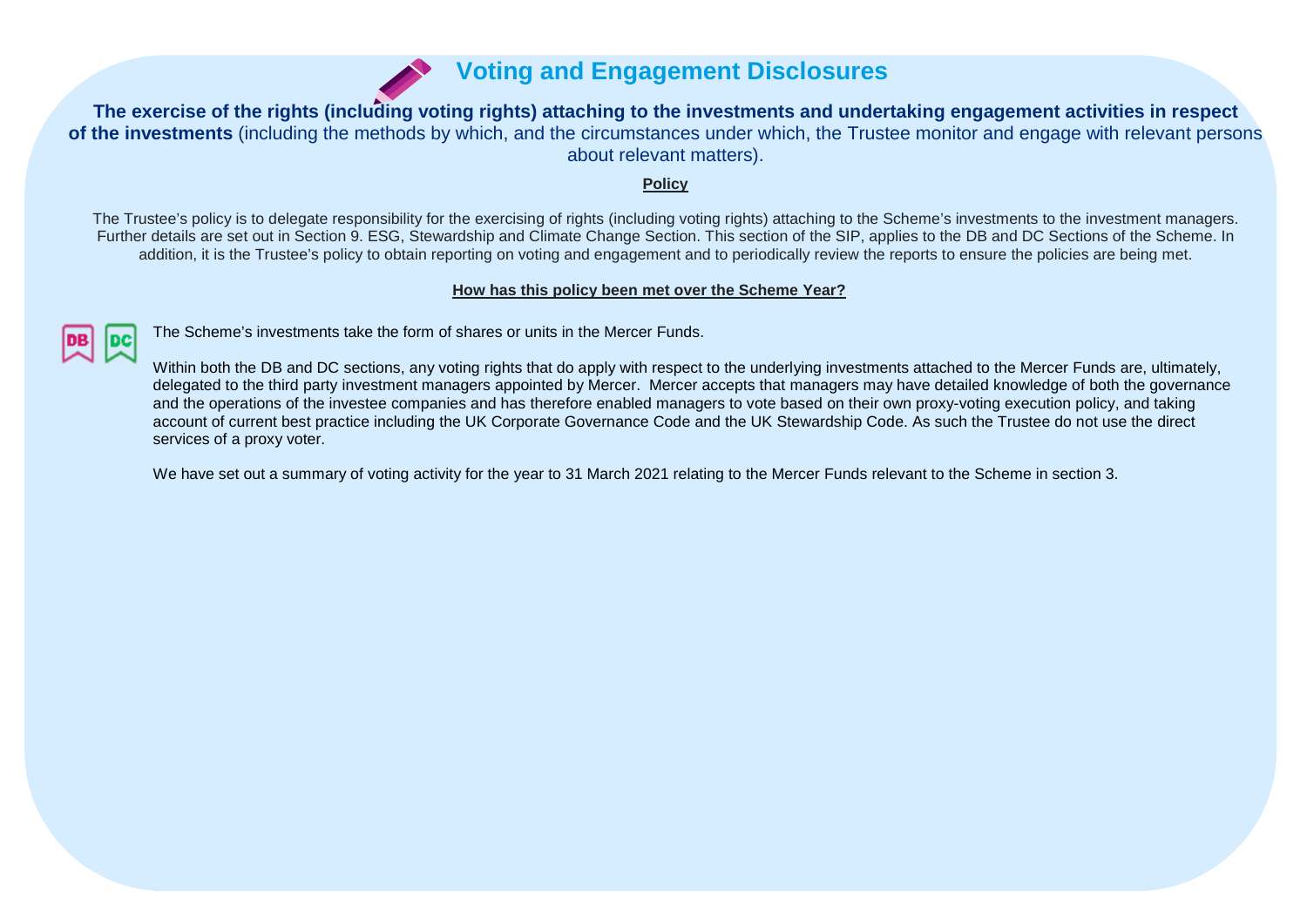

#### **Incentivising asset managers to align their investment strategies and decisions with the Trustee's policies**

#### **Policy**

The Trustee's policy is set out in Section 9. (Trustee's policies with respect to arrangements with, and evaluation of the performance and remuneration of, asset managers and portfolio turnover costs) of the SIP, which applies to the DB and DC Sections of the Scheme.

#### **How has this policy been met over the Scheme Year?**

In the year to 5 April 2021, the Trustee has reviewed its continued appointment of Mercer as part of a Competition & Markets Authority (CMA) retender exercise. Following a market review, the Trustee agreed to continue to appoint Mercer, who are deemed to have a contractual arrangement in place which continues to incentivise them to make decisions based on medium to long-term considerations.

The investment strategy report or a summarised version was reviewed by the Trustee on a quarterly basis – this includes a comparison of how the Scheme's funding level is progressing versus the projections of the Scheme's funding level from the latest investment strategy review in order to assess whether the Trustee is on track to meet their objective.



#### **How has this policy been met over the Scheme Year?**

The Trustee considered the extent to which the investment options and benefits offered by the Scheme represent value for members, compared with other options available in the market. In July 2020, the Trustee undertook a Value for Member's (VfM) assessment. The Trustee concluded that the Scheme's overall benefits and options represent good value for money in comparison to the costs payable by members. The reasons underpinning this conclusion include:

- The fees paid by members were reasonable, and would be improved by a reduction of 4 basis points that had been negotiated with Aviva.
- Transaction costs seem reasonable:
- The funds used by the Scheme are highly rated by Mercer as having good prospects of achieving their risk and return objectives.

#### **Evaluation of asset managers' performance and remuneration for asset management services**

#### **Policy**

The Trustee's policy is set out in Section 9. (Implementation and Engagement Policy) of the SIP, which applies to the DB and DC Sections of the Scheme.

#### **How has this policy been met over the Scheme Year?**

The quarterly investment reporting and ad-hoc investment updates were reviewed by the Trustee on a quarterly basis, which includes financial metrics and Mercer Manager Research Ratings for the underlying asset managers that comprise the Mercer Funds.

The Mercer Research Rating includes a Manager Rating which gives an indication of Mercer's view on the likelihood of a manager to achieve their performance objective and an ESG Rating which gives an indication of the extent to which ESG considerations are incorporated into the managers' investment process.



#### **How has this policy been met over the Scheme Year?**

The Trustee's focus is on longer-term performance but shorter-term performance is monitored to ensure any concerns can be identified in a timely manner. The Trustee reviewed both absolute and relative performance of the investment funds through investment performance reports provided on a quarterly basis.

The remuneration for investment managers used by the Scheme is based on assets under management; the levels of these fees was reviewed July 2020 as part of the annual VfM assessment.

If not satisfied that value is being achieved, the Trustee may request further action be taken, including a review of fees.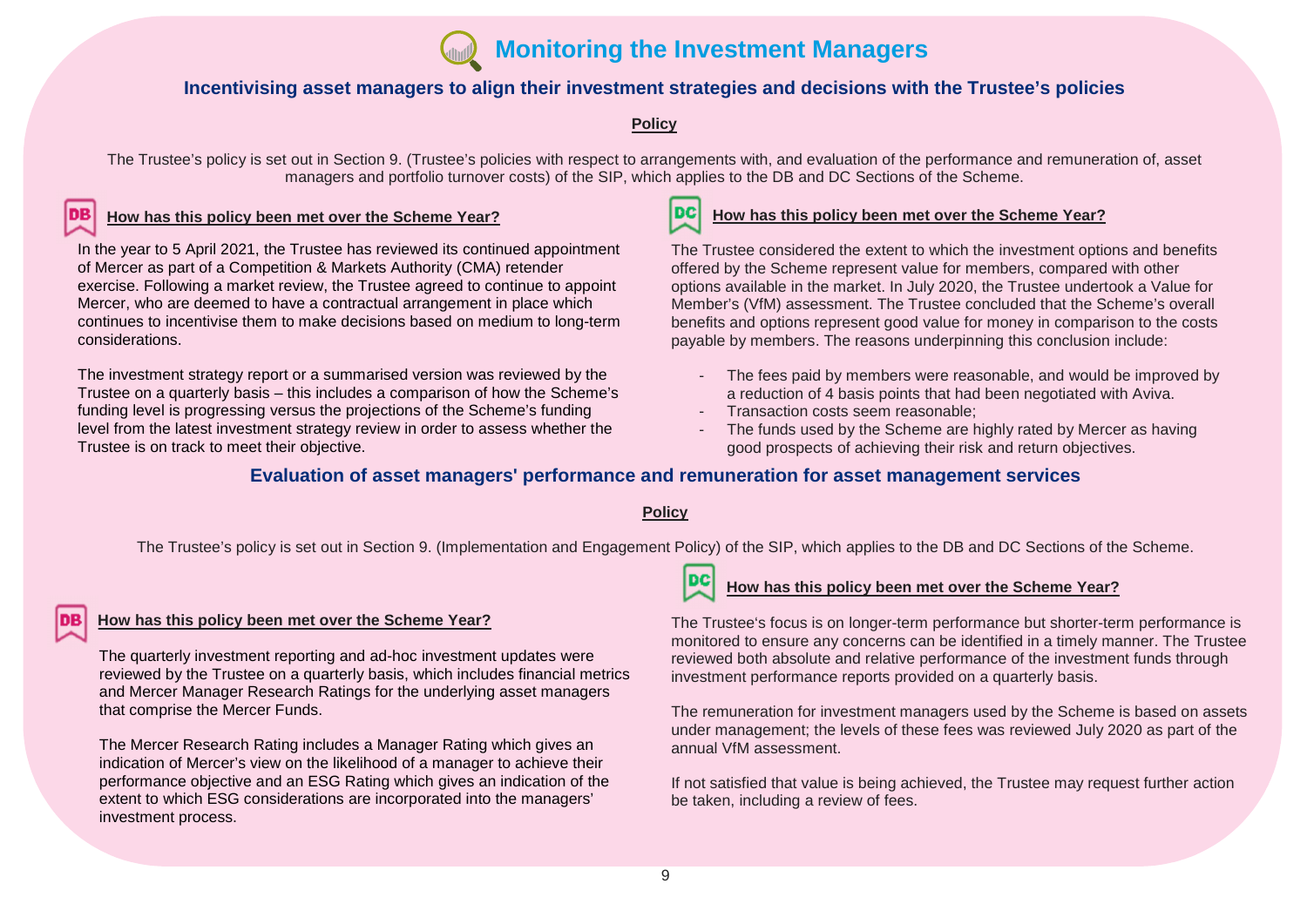**Monitoring the Investment Managers**

### **Monitoring portfolio turnover costs**

### **Policy**

The Trustee's policy is set out in Section 9 of the SIP, which applies to the DB and DC Sections of the Scheme.

**How has this policy been met over the Scheme Year?**

required to meet or exceed their objectives.

As noted in the SIP, the Trustee does not explicitly monitor portfolio turnover costs with respect to the DB Section of the Scheme. Investment manager performance was reported and evaluated net of all fees and transaction costs (costs incurred as a result of buying and/or selling assets), and where possible, performance objectives for investment managers were set on a net basis. In this way, managers were incentivised to keep portfolio turnover costs to the minimum



#### **How has this policy been met over the Scheme Year?**

Transaction costs were reviewed by the Trustee as part of the Scheme's VfM Assessment and were also disclosed in the annual Chair's Statement. The transaction costs for each fund covers the buying, selling, lending and borrowing of the underlying securities in the fund by the investment manager.

### **The duration of the arrangements with asset managers**

#### **Policy**

The Trustee's policy is set out in Section 9. (Trustee's policies with respect to arrangements with, and evaluation of the performance and remuneration of, asset managers and portfolio turnover costs) of the SIP, which applies to the DB and DC Sections of the Scheme.

## **How has this policy been met over the Scheme Year?**

Mercer has been appointed as a fiduciary management partner to assist the Trustee in achieving the Scheme's long-term objectives. In that role, there is an expectation of a longer term relationship until the journey is completed. This will be reviewed periodically. As noted earlier, the Trustee conducted a market review of their fiduciary partner during the year and agreed to retain Mercer.

MGIE provide ongoing oversight of all underlying asset managers and will ensure the asset managers' continued appropriateness. As such there is no set duration for manager appointments.

#### **How has this policy been met over the Scheme Year?**

The Trustee is a long-term investor, all funds are open-ended and therefore there is no set duration for manager appointments.

The delegated investment manager is responsible for the selection, appointment, monitoring and removal of the underlying investment managers.

The Trustee may also choose to remove a fund from the fund range, if no longer considered appropriate. The fund range is formally reviewed on at least a triennial basis.

During the year, no funds were added or removed by the Trustee, the next triennial strategy review is in 2021.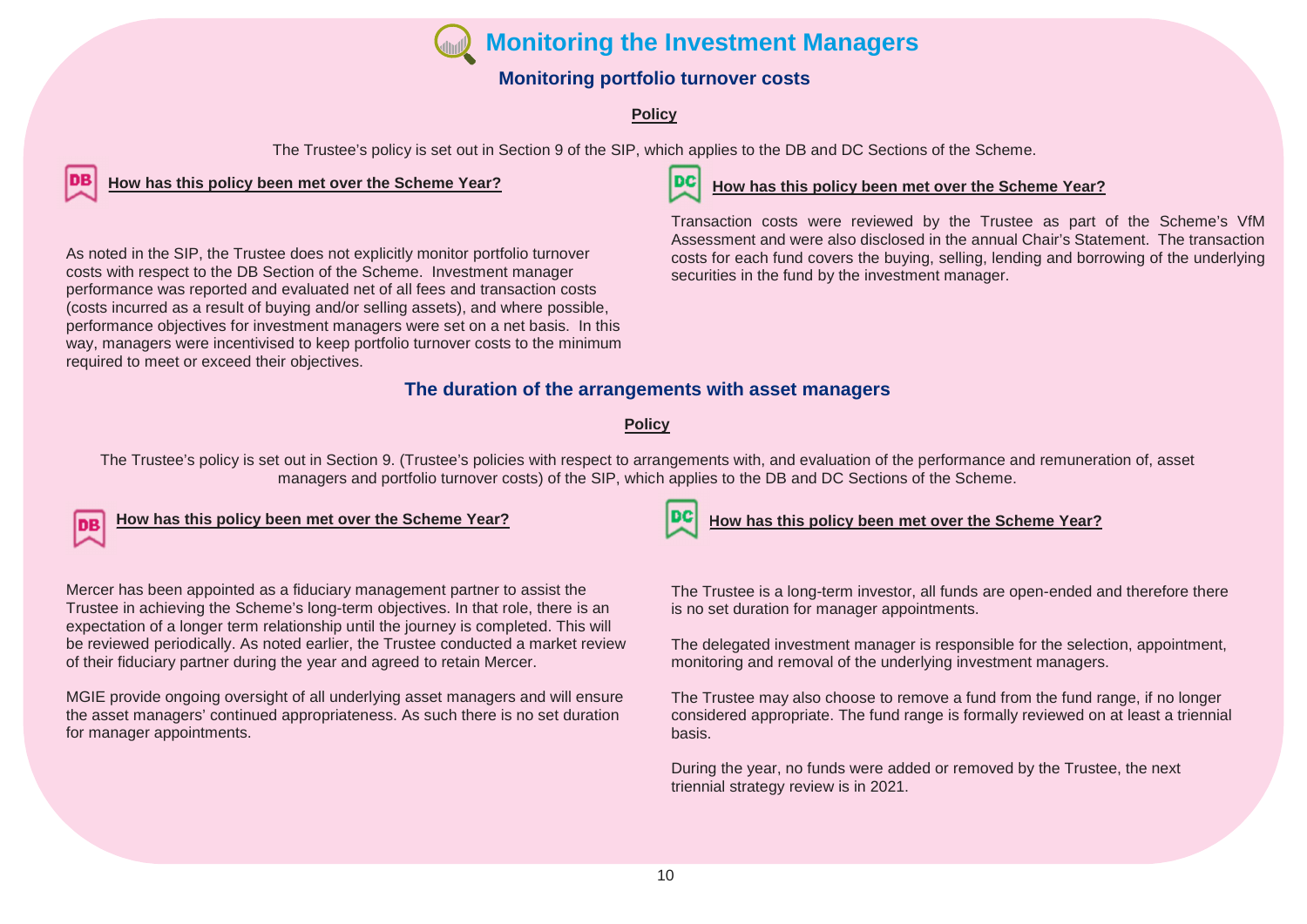11

#### **Kinds of investments to be held, the balance between different kinds of investments and expected return on investments**

# **Policy**

The Trustee policy on the kinds of investments to be held and the balance between different kinds of investments can be found under the following sections of the SIP:

- Objectives and Policy (SIP Section 2.2)
- ─ Investment Strategy (SIP Section 2.4)

#### **How has this policy been met over the Scheme Year?**

The Trustee has decided to delegate the implementation of the desired investment strategy to Mercer, with pre-agreed funding level de-risking triggers agreed which prompt action being taken by Mercer to progressively de-risk the Scheme's investment strategy.

The Trustee considers the way in which investment risk should be reduced and has delegated the monitoring of the de-risking triggers to Mercer who review the funding level on a daily basis. During the year, the Scheme achieved two derisking triggers and the target Growth allocation was reduced from 20.0% to 17.4%.

MGIE constructs portfolios of investments that are expected to maximise the return (net of all costs) given the targeted level of risk and the investment objectives over the lifetime of the Scheme.



The Trustee's policy on the kind of investments to be held and the balance between different kinds of investments can be found under the following sections of the SIP:

Further details are set out in the following sections of the SIP:

- Investment Objectives (SIP Section 3.2.)
- The Default Option (SIP Section 3.4.1.)

As members are able to make their own investment decisions the balance between the different kinds of investments can be their decision. This balance will determine the expected return on a member's assets and should be related to the member's own risk appetite and tolerance. In addition, the Trustee has made three target date fund retirement strategies available to members, each strategy targeting a different retirement outcome (i.e. income drawdown, annuity purchase and cash). Maintaining an appropriate balance between different types of investments within the retirement strategies has been delegated to Mercer.

#### **How has this policy been met over the Scheme Year?**

The Scheme's investment funds and strategy, including the default investment option, is reviewed by the Trustee on a triennial basis. The next review of the default investment option is due to take place in 2021.

The Trustee monitors the performance of the funds against their stated objectives/benchmarks. This is done on a quarterly basis. The performance report also includes changes to the Investment Consultant's manager research rating and notes any other relevant developments at the underlying investment managers. Part of the rating process is to consider risk management.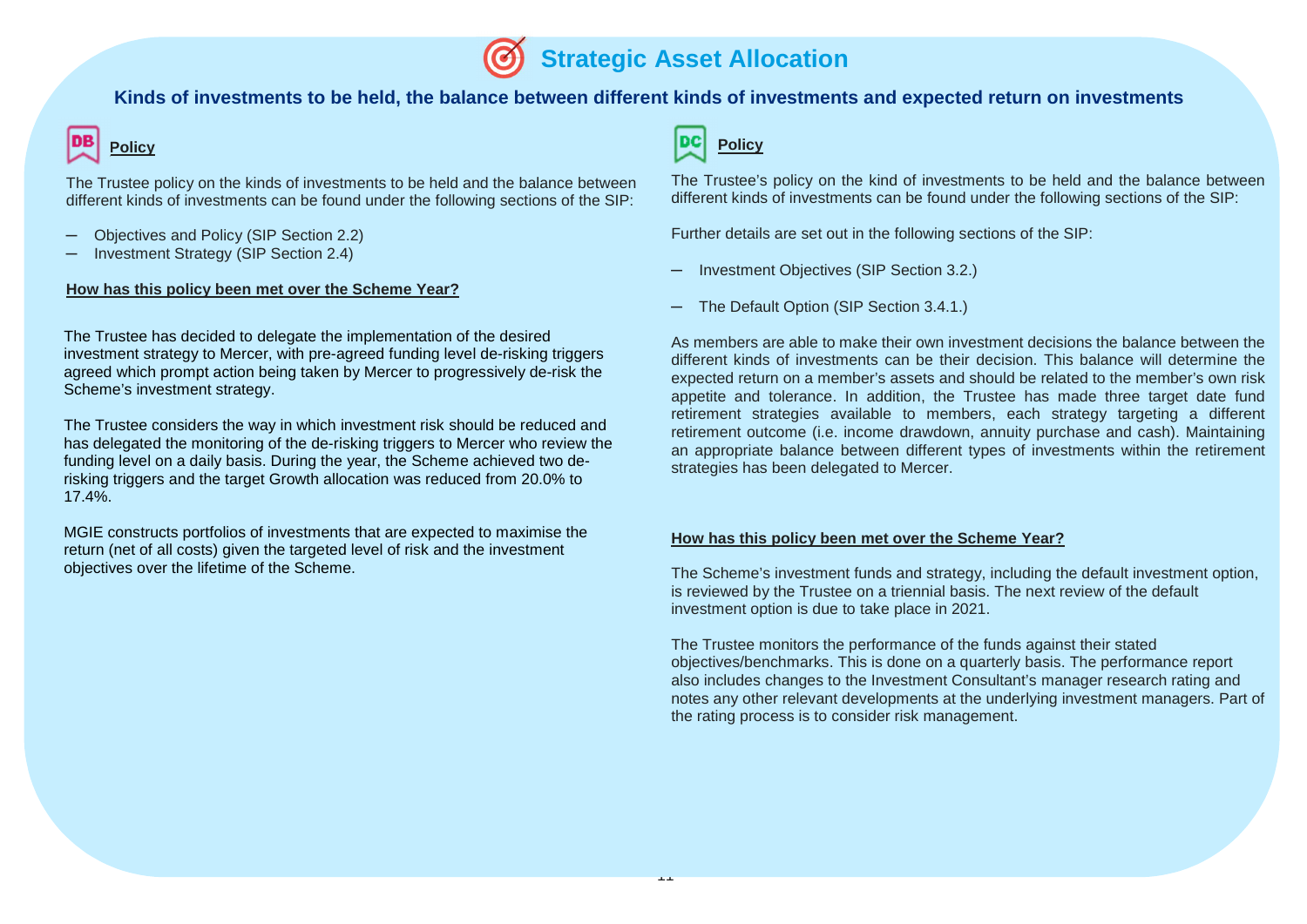#### **Risks, including the ways in which risks are to be measured and managed**

# **Policy**

The Trustee recognises a number of risks involved in the investment of the assets of the DB Section and that the choice and allocation of investments can help to mitigate these risks. Details of these risks and how they are measured and managed can be found under the following section of the SIP:

─ Risk Management (SIP Section 2.3)

#### **How has this policy been met over the Scheme Year?**

As detailed in Section 2.3 of the SIP, the Trustee considers both quantitative and qualitative measures for these risks when deciding investment policies and evaluating Mercer and MGIE's actions relating to the strategic asset allocation, dynamic asset allocation and choice of sub investment- managers and asset classes.

The investment strategy report is reviewed by the Trustee on a quarterly basis – this includes the overall funding level risk and as appropriate comments on the other risks to which the Scheme is exposed.

#### DC **Policy**

The Trustee recognises a number of risks involved in the investment of the assets of the DC Section and that the choice and allocation of investments can help to mitigate these risks. Details of these risks and how they are measured and managed can be found under the following section of the SIP:

─ Risk Management and Measurement (SIP Section 3.3.)

In determining which investment options to make available the Trustee considers the investment risk associated with DC pension investment. The risk can be defined as the uncertainty over the ultimate amount of savings available on retirement.

#### **How has this policy been met over the Scheme Year?**

The Trustee received administration reports over the year which were reviewed by the Trustee to ensure that core financial transactions were processed within agreed service levels and regulatory timelines.

The Trustee also maintains a Risk Register that sets out risks that the Scheme is exposed to, and ways to mitigate those risk.

The Trustee also received updates from the Investment Consultant on developments concerning the investment manager. None of these updates resulted in any recommended changes to the DC arrangements.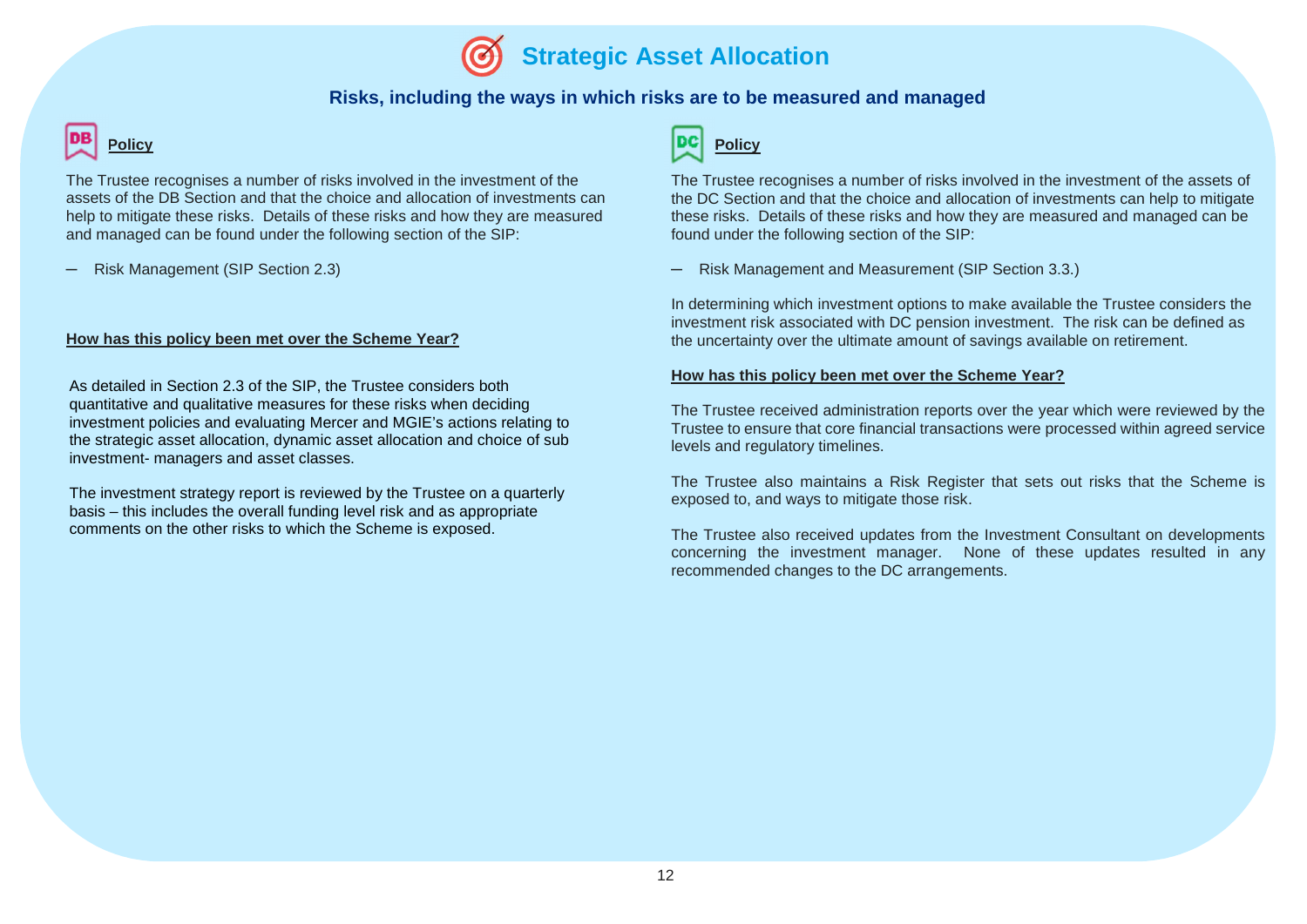# 3. **Voting Activity during the Scheme Year**



|                                       | <b>Total</b>     | <b>Voted</b> | <b>Voted</b><br>'Against' | <b>Abstained</b><br>from voting | <b>Unvoted</b> | <b>Other</b> | For               | <b>Against</b>    | <b>Use of Proxy</b> |
|---------------------------------------|------------------|--------------|---------------------------|---------------------------------|----------------|--------------|-------------------|-------------------|---------------------|
| Fund                                  | <b>Proposals</b> | 'For'        |                           |                                 |                |              | <b>Management</b> | <b>Management</b> | <b>Advisor</b>      |
| Mercer Fundamental Indexation CCF     | 2,316            | 85%          | 8%                        | 0%                              | 5%             | 2%           | 87%               | 13%               | Yes                 |
| Mercer Global Listed Infrastructure   | 680              | 89%          | 9%                        | 2%                              | 0%             | 0%           | 89%               | 11%               | Yes                 |
| Mercer Global Small Cap Equity        | 8,990            | 91%          | 6%                        | 1%                              | 1%             | 1%           | 92%               | 8%                | Yes*                |
| <b>Mercer Low Volatility Equity</b>   | 8,402            | 92%          | 5%                        | 0%                              | 1%             | 1%           | 93%               | 7%                | Yes                 |
| Mercer Sustainable Global Equity      | 5,622            | 89%          | 9%                        | 1%                              | 0%             | 1%           | 90%               | 10%               | Yes                 |
| Mercer Emerging Market Equity         | 16,563           | 78%          | 12%                       | 3%                              | 7%             | 0%           | 97%               | 3%                | Yes                 |
| Mercer Eurozone Equity                | 4,810            | 83%          | 13%                       | 2%                              | 1%             | 0%           | 85%               | 15%               | Yes*                |
| <b>Mercer Global Equity</b>           | 6,530            | 91%          | 7%                        | 2%                              | 0%             | 1%           | 58%               | 42%               | Yes*                |
| Mercer UK Equity                      | 1000             | 97%          | 2%                        | 1%                              | 0%             | 0%           | 98%               | 2%                | Yes                 |
| Mercer Passive Emerging Market Equity | 49,136           | 84%          | 12%                       | 2%                              | 1%             | 0%           | 87%               | 13%               | Yes                 |
| <b>Mercer Passive Global REITs</b>    | 2,892            | 83%          | 13%                       | 0%                              | 0%             | 4%           | 83%               | 17%               | Yes                 |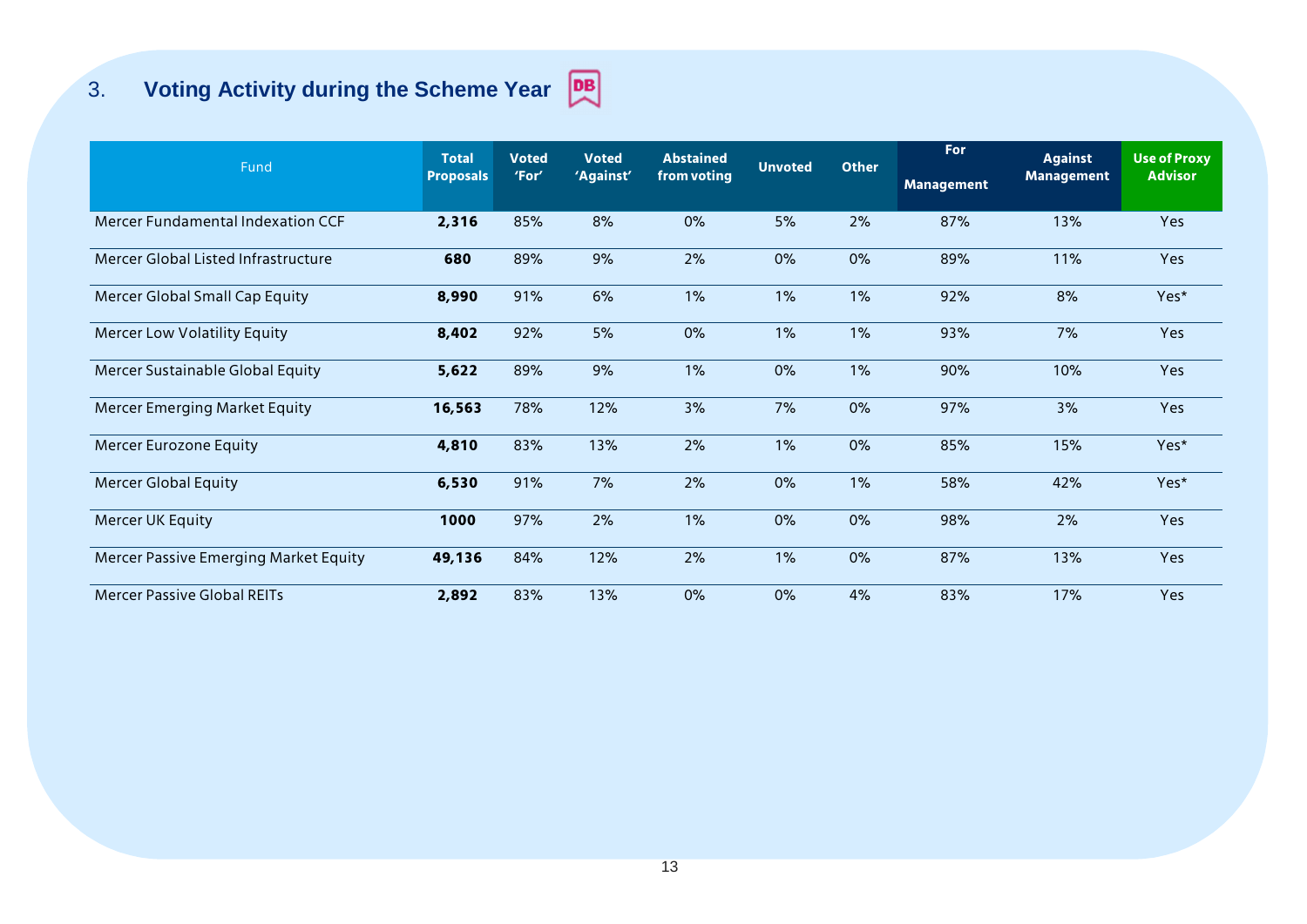**Sample of the most significant votes (1/3)**



| <b>Fund</b>                                                  | <b>Shareholder Proposal ("SHP")</b>                                                                                       | <b>Issuer</b>                          | <b>Vote Decision</b> |
|--------------------------------------------------------------|---------------------------------------------------------------------------------------------------------------------------|----------------------------------------|----------------------|
| <b>Mercer Fundamental</b><br><b>Indexation Global Equity</b> | Shareholder Proposal Regarding Median Gender and Racial Pay Equity Report                                                 | Intel Corp.                            | For                  |
| <b>CCF</b>                                                   | Shareholder Proposal Regarding Climate Change Proxy Voting Practices                                                      | T. Rowe Price Assoc Inc.               | For                  |
|                                                              | Shareholder Proposal Regarding Climate Risk Report                                                                        | iA Financial Corp                      | For                  |
| <b>Mercer Global Listed</b><br><b>Infrastructure</b>         | Shareholder Proposal Regarding Environmental Impact Report                                                                | iA Financial Corp                      | For                  |
|                                                              | Shareholder Proposal Regarding Restriction on Investment in the Japan Atomic Power Company                                | Chubu Electric Power Co Inc            | Against              |
|                                                              | Shareholder Proposal Regarding Health Risks of Tobacco Sales During COVID-19                                              | Walgreens Boots Alliance Inc           | For                  |
|                                                              | Shareholder Proposal Regarding Amending the Byelaws Concerning the Presentation of Climate<br><b>Transition Reporting</b> | Aena S.M.E. S.A.                       | Split*               |
|                                                              | Shareholder Proposal Regarding Presentation of Climate Transition Plan                                                    | Aena S.M.E. S.A.                       | Split*               |
| <b>Mercer Global Small Cap</b><br><b>Equity</b>              | Shareholder Proposal Regarding Deforestation and GHG Emissions Report                                                     | <b>Bloomin Brands Inc.</b>             | For                  |
|                                                              | Shareholder Proposal Regarding Promotion of Renewable Energy and LNG with Low Carbon<br>Emissions                         | Hokkaido Electric Power Co.<br>Inc     | Against              |
|                                                              | Shareholder Proposal Regarding Environmentally Friendly Technology                                                        | Hokkaido Electric Power Co.<br>Inc     | Against              |
|                                                              | Shareholder Proposal Regarding Management Diversity Report                                                                | IPG Photonics Corp                     | For                  |
|                                                              | Shareholder Proposal Regarding Report on Risk of Discrimination in Vehicle Lending                                        | Santander Consumer USA<br>Holdings Inc | For                  |
| <b>Mercer Low Volatility</b><br><b>Equity</b>                | Shareholder Proposal Regarding Median Gender and Racial Pay Equity Report                                                 | Bank Of New York Mellon<br>Corp        | Against              |
|                                                              | Shareholder Proposal Regarding Linking Executive Pay to Sustainability and Diversity                                      | Alphabet Inc                           | For                  |
|                                                              | Shareholder Proposal Regarding Aligning Investments with The Paris Agreement                                              | Mizuho Financial Group, Inc.           | For                  |
|                                                              | Shareholder Proposal Regarding Amending the Byelaws Concerning the Presentation of Climate<br><b>Transition Reporting</b> | Aena S.M.E. S.A.                       | For                  |
|                                                              | Shareholder Proposal Regarding Deforestation and Climate Impact Report                                                    | Yum Brands Inc.                        | For                  |
|                                                              | Shareholder Proposal Regarding Report on Sugar and Public Health                                                          | McDonald's Corp & Pepsico<br>Inc.      | Against              |
|                                                              | Shareholder Proposal Regarding Health Risks of Tobacco Sales During COVID-19                                              | Walgreens Boots Alliance Inc           | Against              |

*\* In instances where significant shareholder proposals were not available over the period, management proposals were selected considering holding size and proposal matter.*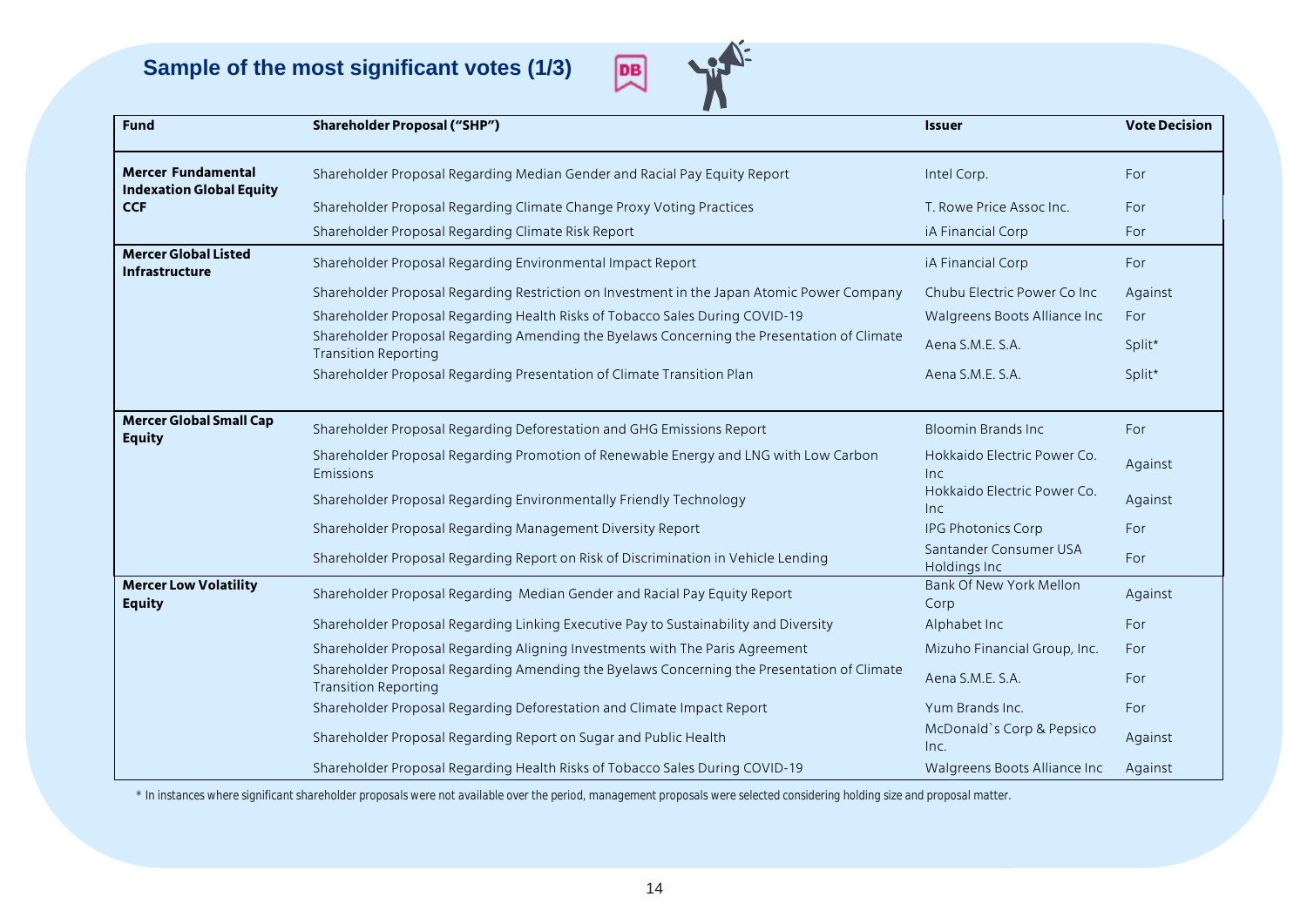# **Sample of the most significant votes (2/3)**



| <b>Fund</b>                                       | <b>Shareholder Proposal ("SHP")</b>                                                                                                                         | <b>Issuer</b>                                               | <b>Vote Decision</b> |
|---------------------------------------------------|-------------------------------------------------------------------------------------------------------------------------------------------------------------|-------------------------------------------------------------|----------------------|
| <b>Mercer Sustainable Global</b><br><b>Equity</b> | Shareholder Proposal Regarding Linking Executive Pay to Sustainability and Diversity                                                                        | Alphabet Inc                                                | For                  |
|                                                   | Shareholder Proposal Regarding Median Gender and Racial Pay Equity Report                                                                                   | Adobe Inc & Intel Corp.                                     | Split*               |
|                                                   | Shareholder Proposal Regarding Deforestation Report                                                                                                         | Procter & Gamble Co.                                        | For                  |
|                                                   | Shareholder Proposal Regarding Diversity and Inclusion Report                                                                                               | Procter & Gamble Co.                                        | Against              |
|                                                   | Shareholder Proposal Regarding Report on Sugar and Public Health                                                                                            | McDonald's Corp                                             | Against              |
|                                                   | *1 manager voted against & 1 voted for the proposal                                                                                                         |                                                             |                      |
| <b>Mercer Emerging Market</b><br>Equity**         | Management Proposal Reporting on the Company's Approach to Climate-Related Risks                                                                            | Absa Group Limited                                          | For                  |
|                                                   | Management Proposal Reporting on the Company's Approach to Climate-Related Risks                                                                            | Nedbank Group Ltd.                                          | For                  |
|                                                   | Management Proposal Authority to Issue Singapore Green Financial Bonds                                                                                      | Chongging Rural Commercial<br><b>Bank Co Ltd</b>            | For                  |
|                                                   | Management Proposal Approval of the Authorization the General Manager Office of the Company<br>to Handle Matters with the Issuance of Green Corporate Bonds | Tianjin Capital Environmental<br>Protection Group Co., Ltd. | For                  |
| <b>Mercer Eurozone Equity</b>                     | Shareholder Proposal Regarding Amendments to Articles                                                                                                       | Bank Polska Kasa Opieki SA                                  | For                  |
|                                                   | Additional or Amended Shareholder Proposals                                                                                                                 | Nestle SA                                                   | Against              |
|                                                   | Shareholder Proposal Regarding Board Composition                                                                                                            | Nokia Corp                                                  | For                  |
|                                                   | Shareholder Proposal Regarding Charitable Donations                                                                                                         | Volvo AB                                                    | For                  |
| <b>UK Equity Fund</b>                             | Shareholder Proposal Regarding Facilitating Nonbinding Proposals                                                                                            | <b>BHP Group Plc</b>                                        | Against              |
|                                                   | Shareholder Proposal Regarding Cultural Heritage Protection                                                                                                 | <b>BHP Group Plc</b>                                        | Against              |
|                                                   | Shareholder Proposal Regarding Industry Association COVID-19 Advocacy Activities                                                                            | <b>BHP Group Plc</b>                                        | Against              |

*\* In instances where significant shareholder proposals were not available over the period, management proposals were selected considering holding size and proposal matter.*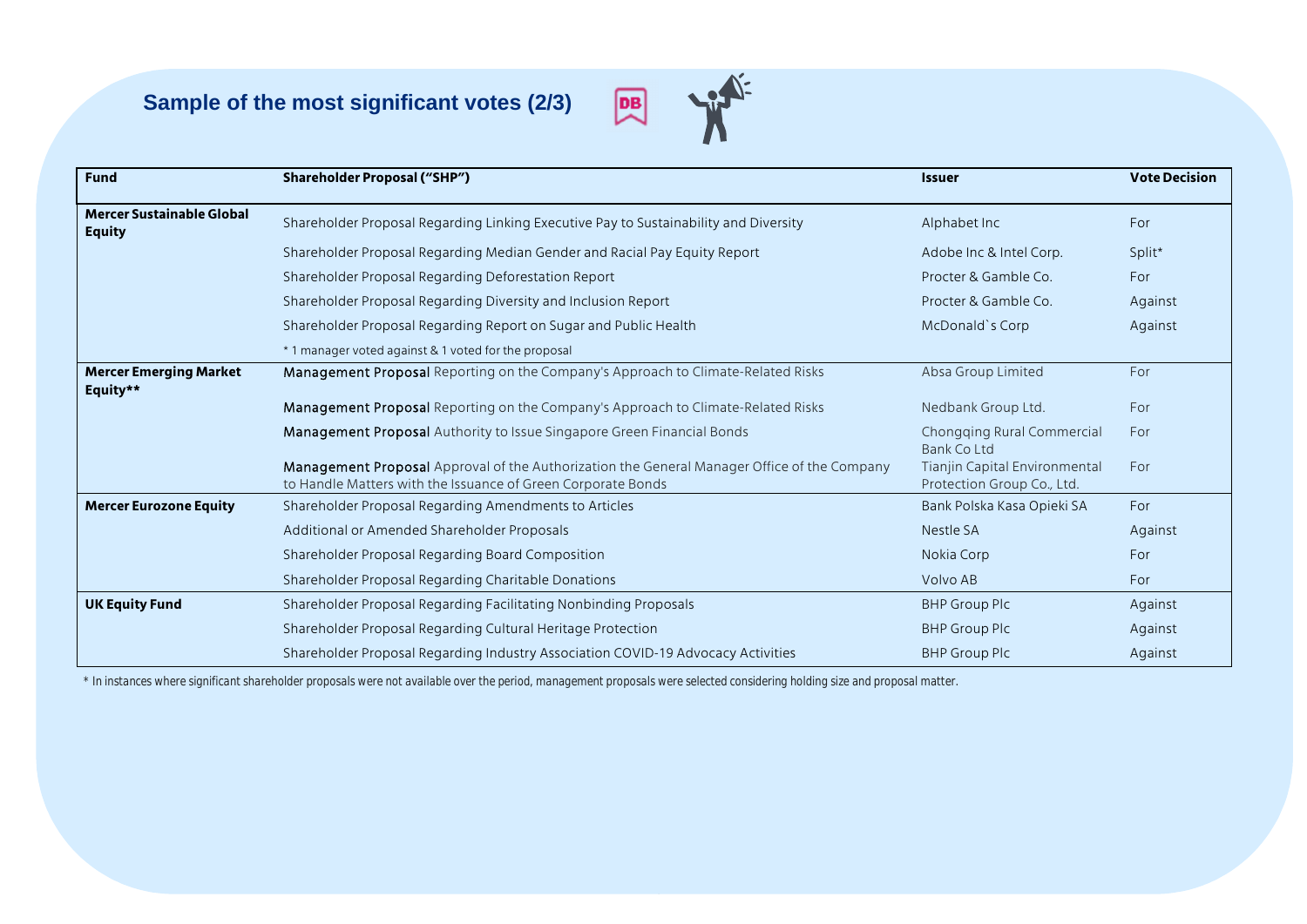# **Voting Activity during the Scheme Year (1/3)**

図

Set out below is a summary of voting activity for this reporting period relating to the relevant strategies in the DC Section of the Scheme. Funds where voting is not applicable (i.e. non-equity funds) are not included in the list below. DC investments are managed by Aviva.

| Fund                                                                          | Mercer Defensive /<br>Lower Risk | Mercer Moderate<br>Growth / Moderate<br><b>Risk</b> | Mercer Growth /<br><b>Balanced Risk</b> | Mercer High Growth<br>/ Higher Risk | <b>Mercer Diversified</b><br>Retirement Fund | Mercer Active UK<br>Equity |
|-------------------------------------------------------------------------------|----------------------------------|-----------------------------------------------------|-----------------------------------------|-------------------------------------|----------------------------------------------|----------------------------|
| <b>Total DC Scheme</b><br>Allocation at 31<br>March 2021                      | £124,400                         | £37,100                                             | £32,169,400                             | £663,900                            | £33,300                                      | £32,200                    |
| Number of meetings<br>eligible to vote at<br>over year to 31<br>March 2021    | 339                              | 9,354                                               | 9,354                                   | 9,354                               | 10,565                                       | 60                         |
| Number of<br>resolutions eligible to<br>vote on over year to<br>31 March 2021 | 4,509                            | 97,692                                              | 97,692                                  | 97,692                              | 113,434                                      | 1,000                      |
| Percentage of<br>resolutions voted on<br>where eligible                       | 96.0%                            | 96.0%                                               | 96.0%                                   | 96.0%                               | 96.0%                                        | 100.0%                     |
| Of the resolutions<br>voted on, percentage<br>voted with<br>management        | 80.0%                            | 82.0%                                               | 82.0%                                   | 82.0%                               | 84.0%                                        | 96.7%                      |
| Of the resolutions<br>voted on, percentage<br>voted against<br>management     | 20.0%                            | 17.0%                                               | 17.0%                                   | 17.0%                               | 15.0%                                        | 2.2%                       |
| Of the resolutions<br>voted on, percentage<br>abstained                       | 0.0%                             | 1.0%                                                | 1.0%                                    | 1.0%                                | 1.0%                                         | 1.1%                       |

Source: MGIE, Note: voting actions may not sum to 100.0% due to a variety of reasons, such as lack of management recommendation, scenarios where an agenda has been split voted, multiple ballots for the same meeting were *voted differing ways, or a vote of 'Abstain' is also considered a vote against management.*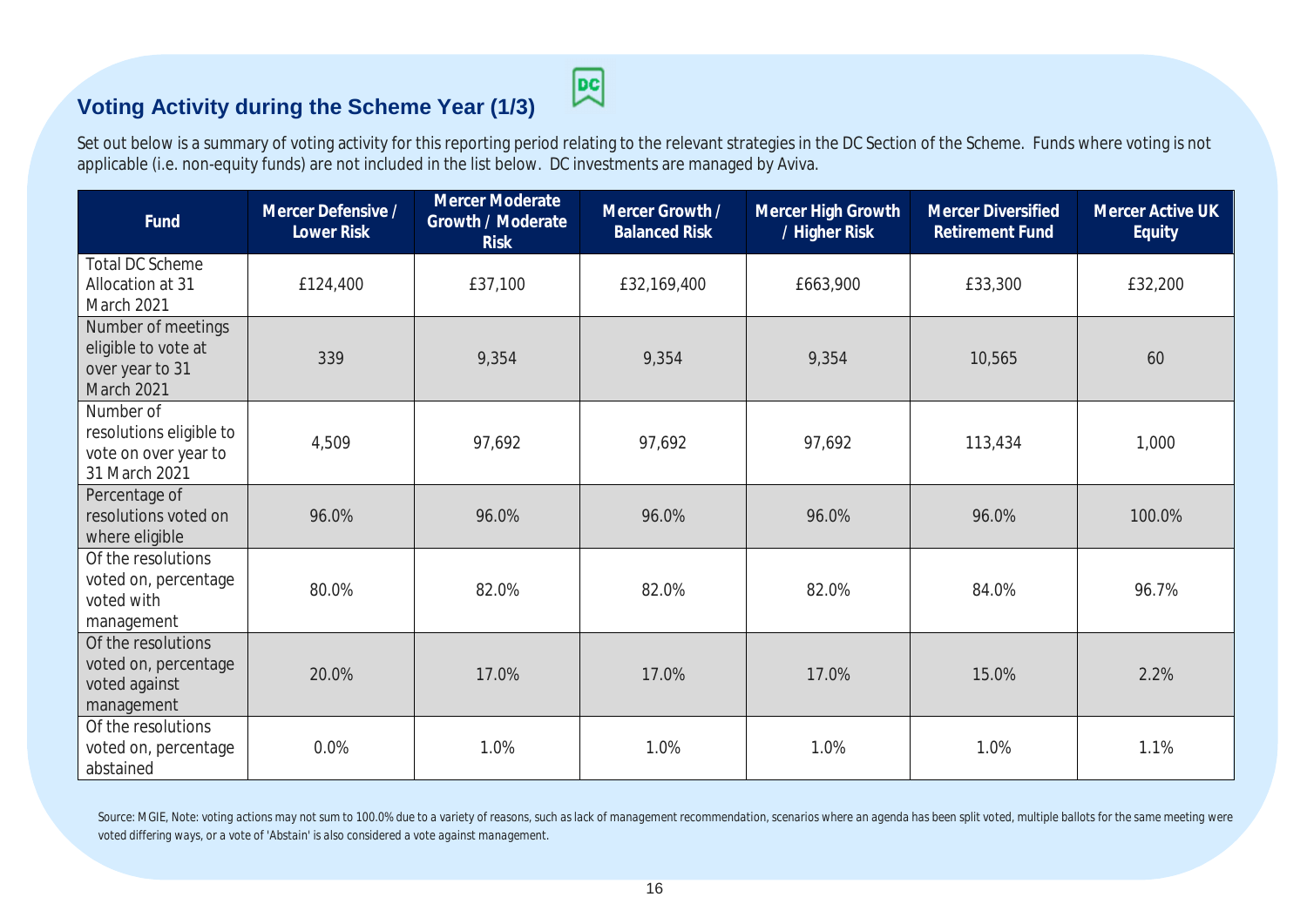# **Voting Activity during the Scheme Year (2/3)**

Set out below is a summary of voting activity for this reporting period relating to the relevant strategies in the DC Section of the Scheme. Funds where voting is not applicable (i.e. non-equity funds) are not included in the list below. DC investments are managed by Aviva.

몡

| Fund                                                                          | <b>Mercer Active Global</b><br>Equity | <b>Mercer Active</b><br><b>Global Small Cap</b><br>Equity | <b>Mercer Active</b><br><b>Emerging Markets</b><br>Equity | <b>Mercer Diversified</b><br><b>Growth Fund</b> | Mercer Passive UK<br><b>Equity</b> | <b>Mercer Passive</b><br>Overseas Equity |
|-------------------------------------------------------------------------------|---------------------------------------|-----------------------------------------------------------|-----------------------------------------------------------|-------------------------------------------------|------------------------------------|------------------------------------------|
| <b>Total DC Scheme</b><br>Allocation at 31<br>March 2021                      | £102,400                              | £61,400                                                   | £20,500                                                   | £700                                            | £768,200                           | £554,400                                 |
| Number of meetings<br>eligible to vote at<br>over year to 31<br>March 2021    | 468                                   | 836                                                       | 1,738                                                     | 9,354                                           | 1,211                              | 2,231                                    |
| Number of<br>resolutions eligible to<br>vote on over year to<br>31 March 2021 | 6,981                                 | 8,990                                                     | 16,563                                                    | 97,692                                          | 15,742                             | 27,464                                   |
| Percentage of<br>resolutions voted on<br>where eligible                       | 99.8%                                 | 99.0%                                                     | 92.6%                                                     | 96.0%                                           | 97.2%                              | 93.6%                                    |
| Of the resolutions<br>voted on, percentage<br>voted with<br>management        | 90.7%                                 | 91.6%                                                     | 81.7%                                                     | 82.0%                                           | 94.3%                              | 93.7%                                    |
| Of the resolutions<br>voted on, percentage<br>voted against<br>management     | 7.6%                                  | 7.6%                                                      | 15.1%                                                     | 17.0%                                           | 5.8%                               | 6.3%                                     |
| Of the resolutions<br>voted on, percentage<br>abstained                       | 1.7%                                  | 0.8%                                                      | 3.2%                                                      | 1.0%                                            | 1.9%                               | 0.5%                                     |

Source: MGIE, Note: voting actions may not sum to 100.0% due to a variety of reasons, such as lack of management recommendation, scenarios where an agenda has been split voted, multiple ballots for the same meeting were *voted differing ways, or a vote of 'Abstain' is also considered a vote against management.*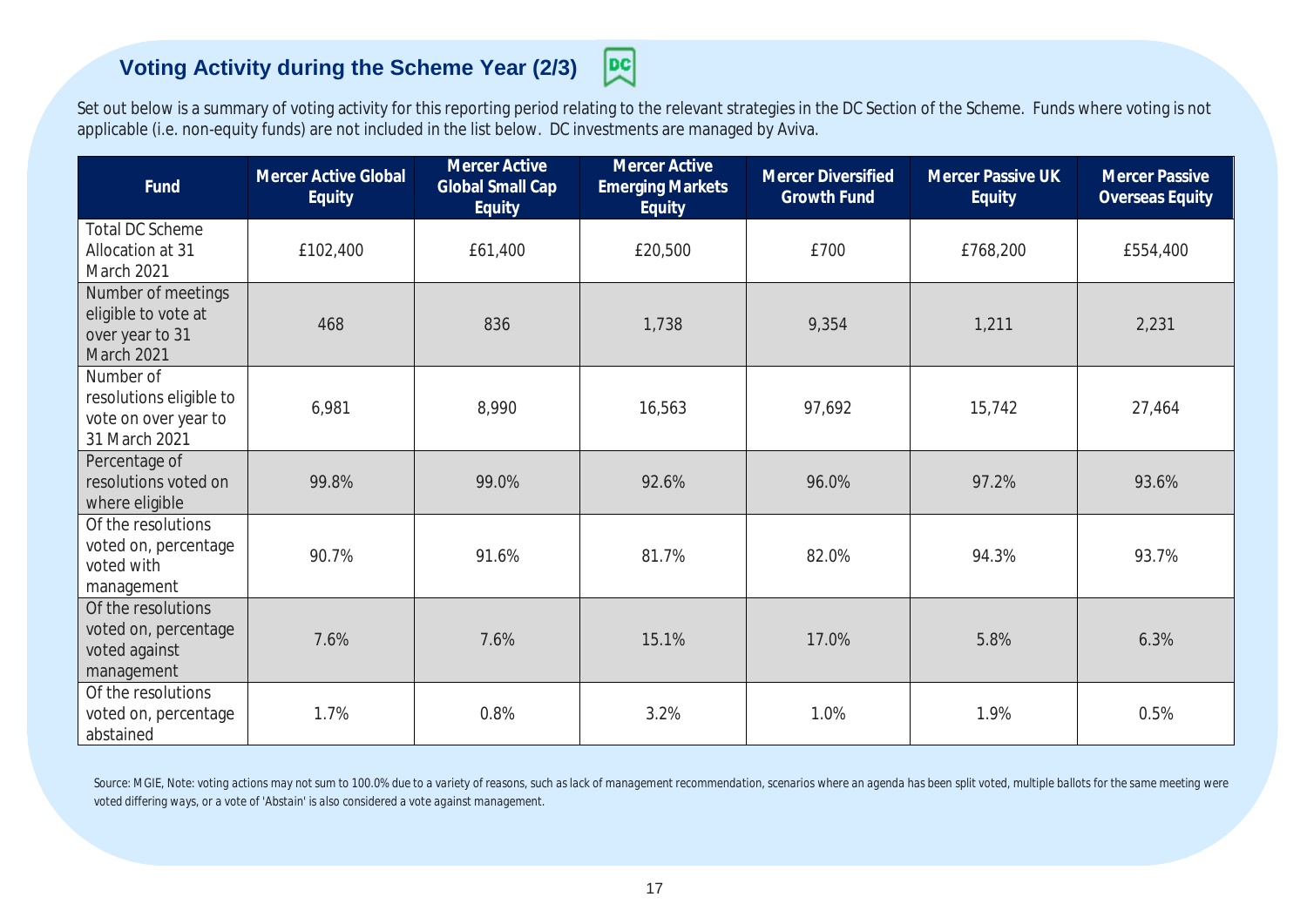# **Voting Activity during the Scheme Year (3/3)**



Set out below is a summary of voting activity for this reporting period relating to the relevant strategies in the DC Section of the Scheme. Funds where voting is not applicable (i.e. non-equity funds) are not included in the list below. DC investments are managed by Aviva.

| Fund                                                                          | <b>Mercer Passive</b><br><b>Emerging Markets</b><br>Equity | <b>Mercer Passive</b><br><b>Shariah</b> |
|-------------------------------------------------------------------------------|------------------------------------------------------------|-----------------------------------------|
| <b>Total DC Scheme</b><br>Allocation at 31<br>March 2021                      | £17,600                                                    | £95,800                                 |
| Number of meetings<br>eligible to vote at<br>over year to 31<br>March 2021    | 2,564                                                      | 109                                     |
| Number of<br>resolutions eligible to<br>vote on over year to<br>31 March 2021 | 23,958                                                     | 1,597                                   |
| Percentage of<br>resolutions voted on<br>where eligible                       | 97.4%                                                      | 91.6%                                   |
| Of the resolutions<br>voted on, percentage<br>voted with<br>management        | 86.9%                                                      | 87.8%                                   |
| Of the resolutions<br>voted on, percentage<br>voted against<br>management     | 10.4%                                                      | 12.2%                                   |
| Of the resolutions<br>voted on, percentage<br>abstained                       | 2.7%                                                       | 0.0%                                    |

Source: MGIE, Note: voting actions may not sum to 100.0% due to a variety of reasons, such as lack of management recommendation, scenarios where an agenda has been split voted, multiple ballots for the same meeting were *voted differing ways, or a vote of 'Abstain' is also considered a vote against management.*